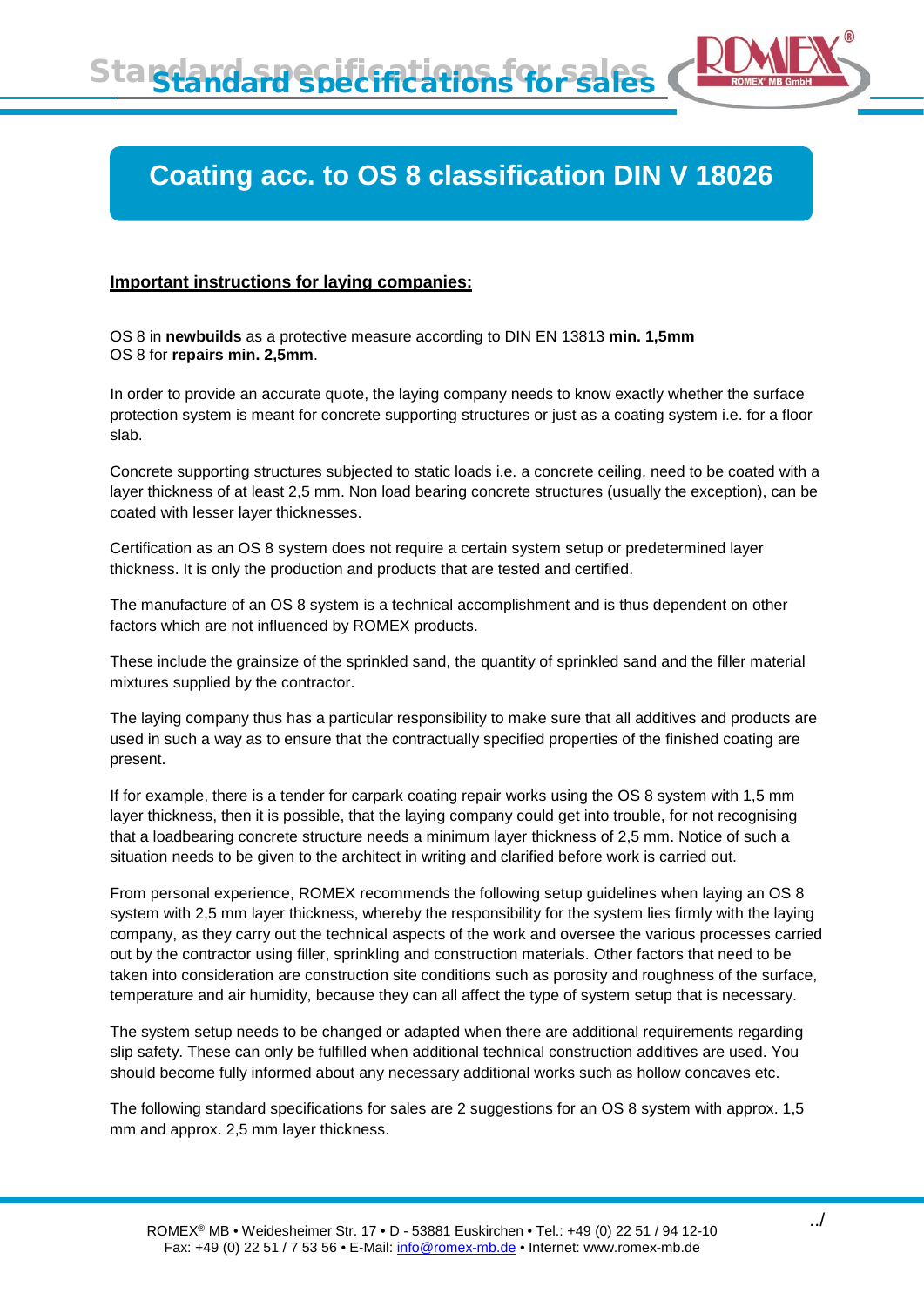Standard specifications for sales

## **Coating according to OS 8 classification approx. 2,5 mm layer thickness**

| Item           | Description                                                                                                                                                                                                                                                                                                                                                                                                                                                                                                                                                                                | <b>Quantit</b> | Unit price | <b>Total price</b>                    |
|----------------|--------------------------------------------------------------------------------------------------------------------------------------------------------------------------------------------------------------------------------------------------------------------------------------------------------------------------------------------------------------------------------------------------------------------------------------------------------------------------------------------------------------------------------------------------------------------------------------------|----------------|------------|---------------------------------------|
|                |                                                                                                                                                                                                                                                                                                                                                                                                                                                                                                                                                                                            | у<br>Unit      | €/Unit     | €                                     |
| $\mathbf{1}$ . | <b>Concrete preparation:</b><br>The minimum adhesion strength of the concrete needs to be 1,5<br>N/mm <sup>2</sup> . If this is given, then the concrete surface should be<br>prepared by shotpeeing. If minimum adhesion strength is not<br>given, then the faulty concrete surface should be ground, milled<br>or shot peened down to the original concrete. Before coating<br>work is carried out, the surface must be dry (residual moisture $\leq$ 4<br>%), free of dust, grease and oil as well as free of other<br>substances that could act as separators, and loose particles, to |                |            | -on the part of<br>the<br>contractor- |
| 2.             | ensure good adhesion of the coating.<br>Priming:<br>A high quality, solvent free, epoxy resin primer is applied with<br>rollers to the prepared surface.<br>ROMPOX <sup>®</sup> 1506OS<br>Material:<br>Consumption:<br>$0,3 - 0,4$ kg/m <sup>2</sup><br>Price:<br>€/kg                                                                                                                                                                                                                                                                                                                     |                | 0,00       | 0,00                                  |
| 3.             | <b>Scraping filler:</b><br>Using high quality, solvent free epoxy resin.<br>ROMPOX <sup>®</sup> 1506OS<br>Material:<br>approx. 0,8 kg/m <sup>2</sup> binding agent with firedried<br>Consumption:<br>quartz sand 0,3-0,8 mm mixed with a ratio of 1:1<br>Price:<br>€/kg                                                                                                                                                                                                                                                                                                                    |                | 0,00       | 0,00                                  |
| 4.             | Sprinkling with sand:<br>The scraping filler is sprinkled with fire-dried quartz sand,<br>grainsize 0,7 - 1,2 mm. Loose sand is swept away after drying.<br>Consumption: approx. 3,0 - 4,0 kg/m <sup>2</sup>                                                                                                                                                                                                                                                                                                                                                                               |                |            | -on the part of<br>the contractor-    |
| 5.             | <b>Topcoat sealant:</b><br>A topcoat sealant made of high quality epoxy resin is applied with<br>rollers in order to better bind grains of sand, to seal the surface<br>and thus to achieve better cleaning cabpability.<br>ROMPOX <sup>®</sup> 1005OS acc. to ROMEX paintchart<br>Material:<br>Consumption: approx. 0,7 -1,2 kg/m <sup>2</sup><br>Price:<br>€/kg<br>(Due to the environmental conditions that are often found in<br>carparks, this grainsize will have a consumption of $>1,0$ kg/m <sup>2</sup> .)                                                                       |                | 0,00       | 0,00                                  |
|                | Cost of materials                                                                                                                                                                                                                                                                                                                                                                                                                                                                                                                                                                          |                | 0,00       | 0,00                                  |